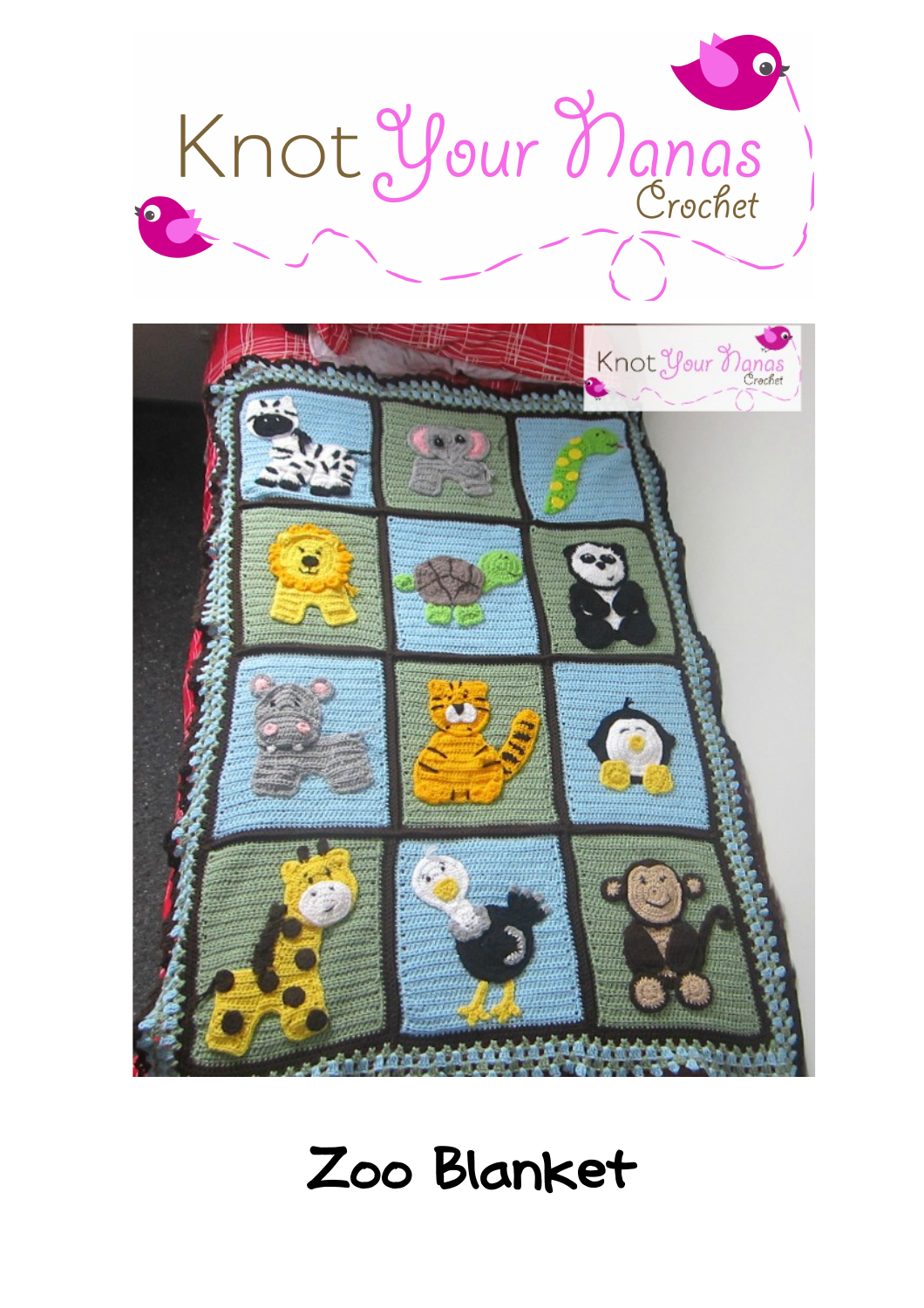I used Moda Vera Marvel 8ply 350g of the blue 350g of the green 250g of the brown

This blanket fits a single bed and measures  $38 \times 58$  inches

If you would like to make a slightly bigger blanket the pattern for the Little Blossom's Blanket is here [http://www.knotyournanascrochet.com/p/little](http://www.knotyournanascrochet.com/p/little-blossoms-blanket.html)[blossoms-blanket.htmla](http://www.knotyournanascrochet.com/p/little-blossoms-blanket.html)nd measures 44 x 62 inches

The other option to get a smaller blanket would be to do only 9 squares, 3x3.

Using a 5.50 mm hook and dk/8 ply yarn (I used Moda Vera Marvel)

**Gauge:** 7 hdc and 5 rows = 2 inches

### **Blocks (base for the appliqués)**

Make 6 green and 6 blue.

**Row 1:** Ch 36, hdc in 3rd ch from the hook and across. (35 hdc) **Row 2-30:** Ch 2, turn. Hdc across. (35 hdc)

Ch 1, turn. 3 sc into the corner, sc in next 33 st, 3 sc into the corner, place 36 sc evenly down the side of the block, 3 sc into the corner, sc in next 33, 3 sc into the corner, 36 sc evenly back up the side. Join to first sc with a sl st. Finish off and weave in ends.

#### **Border For Each Block (with brown)**

Join yarn in a corner stitch, ch 2, 2 hdc into the same space. Hdc in each stitch until corner. When you reach the corner stitch place 3 hdc into the stitch. Continue to hdc in each stitch around placing 3 hdc in each corner. Join to top of ch 2 with a sl st and finish off.

#### **Joining blocks together: (with brown)**

There are many ways to join blocks together but for this blanket I decided to single crochet them together which gives each block a raised border. You can find the instructions for this

here[:http://yscmama.typepad.com/little\\_purl/2007/04/joining\\_squares.html](http://yscmama.typepad.com/little_purl/2007/04/joining_squares.html)